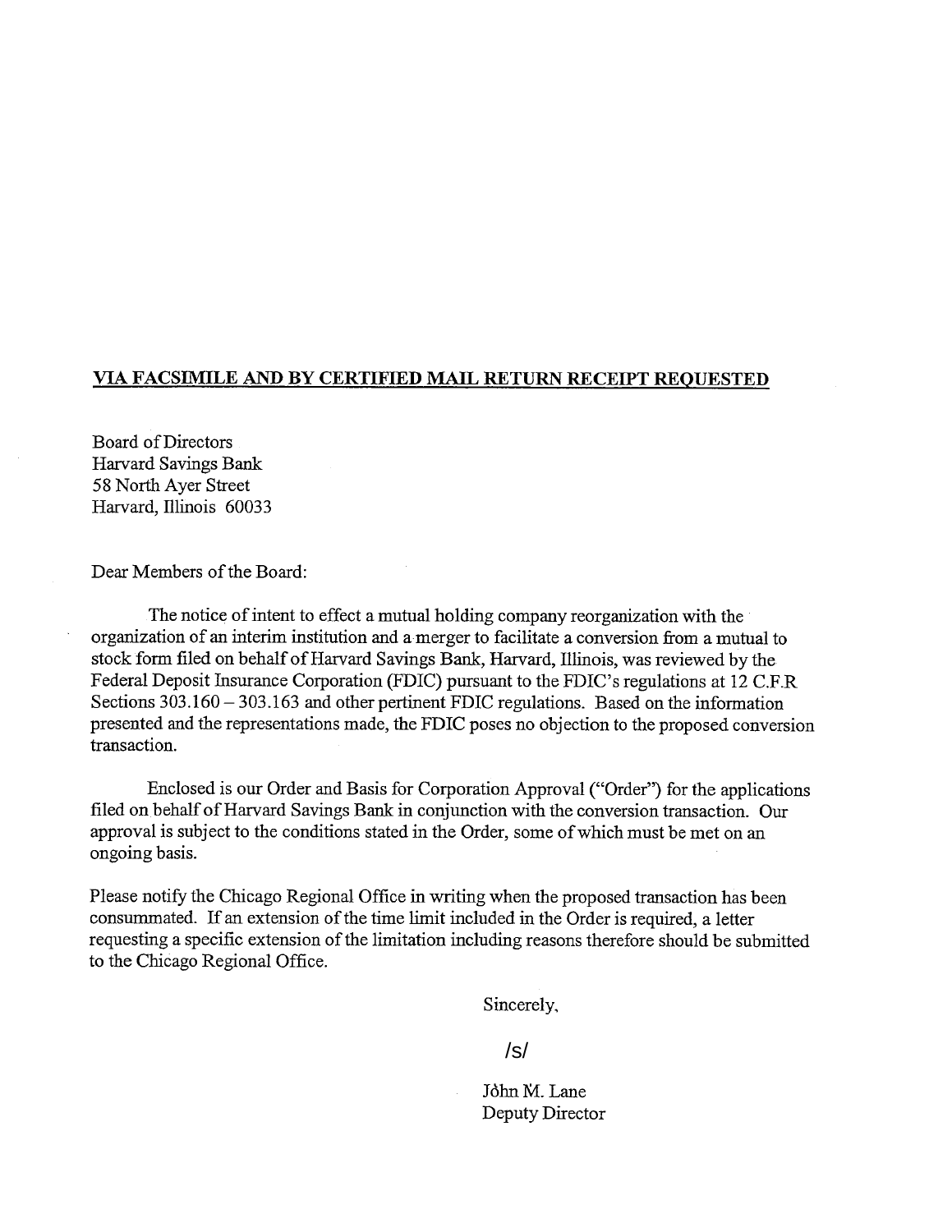cc: Eric Envall Luse Gorman Pomerenk & Schick, P.C. 5335 Wisconsin Avenue, N.W., Suite 400 Washington, D.C. 20015

 $\Delta \phi = 0.01$  and  $\Delta \phi = 0.01$ 

 $\hat{\mathcal{L}}$ 

 $\sim$ 

Enclosure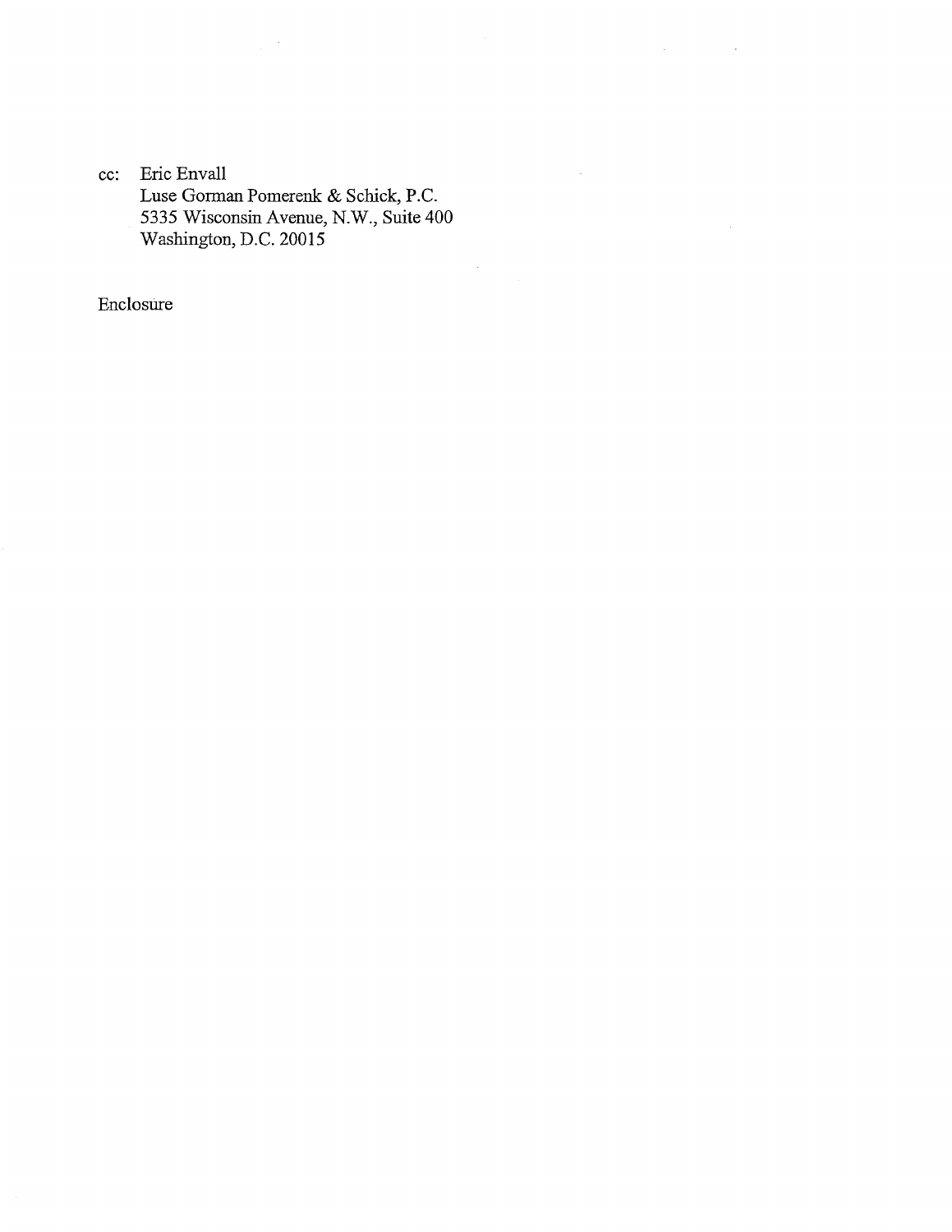## FEDERAL DEPOSIT INSURANCE CORPORATION

Harvard Savings Bank Harvard, Cook County, Illinois

Application for Consent to Merge

## ORDER AND BASIS FOR CORPORATION APPROVAL

Pursuant to Section 18(c) and other provisions of the Federal Deposit Insurance Act (FDI Act), an application has been filed on behalf of Harvard Savings Bank, Chicago, Illinois (Mutual Institution), currently an Illinois-chartered mutual savings bank and Savings Association Insurance Fund (SAIF) member with total resources of \$113,716,000 and total deposits of \$82,385,000 as of June 30, 2005 for the FDIC's consent to merge with Interim Two Federal Savings Bank (In Organization), Harvard, Illinois, a proposed new interim federally-chartered stock savings bank.

The transaction is to effect the Mutual Institution's plan of reorganization, which, solely to facilitate such undertaking, provides for:

- Mutual Institution will organize an interim federal stock savings bank, Interim One Federal Savings Bank (Interim One), as a wholly-owned subsidiary;
- Interim One will organize an interim federal stock savings bank, Interim Two Federal Savings Bank (Interim Two), as a wholly-owned subsidiary. Interim One will organize a federal stock holding company (Harvard Financial Corporation), as a wholly-owned, federally-chartered stock subsidiary and capitalize it with \$10,000;
- The Mutual Institution will exchange its mutual charter for an Illinois stock bank charter to become a stock bank (Stock Bank), and Interim One will exchange its charter for a federal mutual holding company charter to become a mutual holding company (Harvard Savings, MHC).
- Simultaneously with the above transaction, Interim Two will merge with and into the Stock Bank, with the Stock Bank as the resulting institution.
- In connection with the foregoing, the shares of stock of the Stock Bank that were deemed to be constructively owned by the former members of the Mutual Institution will be deemed to have been transferred to Harvard Savings, MHC.
- Harvard Savings, MHC will contribute the shares of the Stock Bank to Harvard Financial Corporation, and the Stock Bank will become a wholly-owned subsidiary of the Harvard Financial Corporation.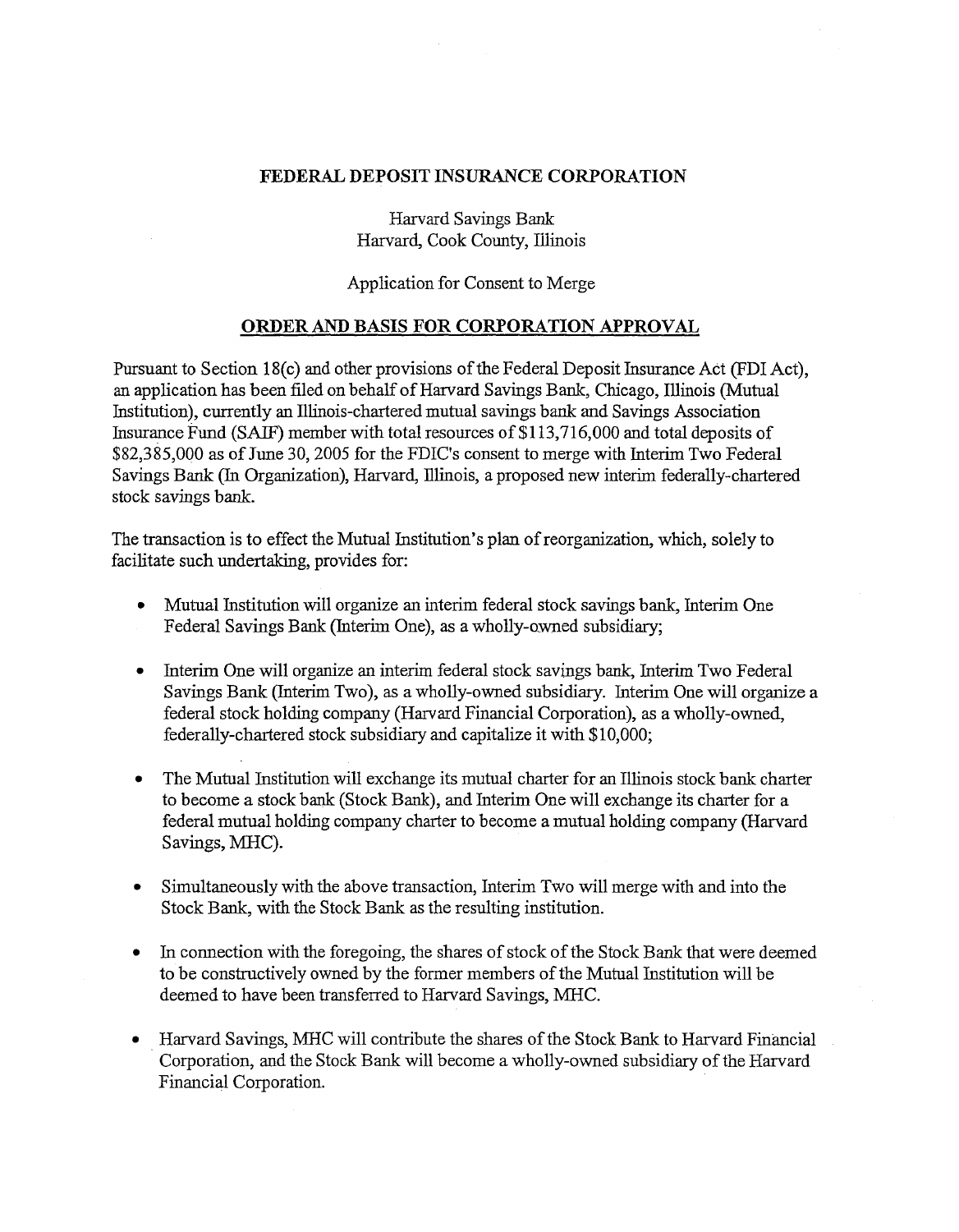The Stock Bank will continue to operate with the title of Harvard Savings Bank, Harvard, Illinois, and its deposits will continue to be insured under the SAIF. Applications for the establishment of Harvard Savings, MHC, for Harvard Financial Corporation to acquire Harvard Savings Bank subsequent to its conversion to a stock savings bank, and for Harvard Savings Bank to be deemed a "savings association" for purposes of section 10(1) of the Home Owners' Loan Act, as amended, are under consideration by the Office of Thrift Supervision (OTS). Following consummation of the merger, Harvard Savings Bank will operate the same banking business, with the same management, and at the same locations as Mutual Institution. The proposed transaction will not alter the competitive structure of banking in the market served by Mutual Institution. Harvard Savings Bank's main office will be at 58 North Ayer Street, Harvard, Illinois.

Notice of the proposed transaction, in a form approved by the FDIC, has been published pursuant to the FDI Act. A review of available information, including the Community Reinvestment Act (CRA) Statement of Mutual Institution, discloses no inconsistencies with the purposes of the CRA. The resulting institution is expected to continue to meet the credit needs of its entire community, consistent with the safe and sound operation of the institution.

In connection with the application, the FDIC has taken into consideration the financial and managerial resources and future prospects of the proponent banks and the resulting bank, the convenience and needs of the community to be served, and the effectiveness of any insured depository institution involved in the proposed merger transaction in combating money laundering activities. Having found favorably on all statutory factors and having considered other relevant information, including reports on the competitive factors furnished by the Comptroller of the Currency, the Board of Governors of the Federal Reserve System, the OTS, and the Attorney General of the United States, it is the FDIC's judgment that the application should be and is hereby approved, subject to the following conditions:

- 1. That the transaction may not be consummated unless the Plan of Reorganization from a mutual savings bank to a mutual holding company receives prior approval by an affirmative vote of at least a majority of the total votes eligible to be cast by Mutual Institution's depositors;
- 2. That, except for the proposed transfer of stock to Harvard Financial Corporation, no shares of stock of Harvard Savings Bank shall be sold, transferred or otherwise disposed of, to any person (including any Employee Stock Ownership Plan) unless prior notice is provided to, and non-objection is received from the FDIC;
- 3. That, prior to the sale, transfer, or other disposition of any shares of Harvard Financial Corporation by Harvard Savings, MHC to any person (including any Employee Stock Ownership Plan), or a conversion ofthe Harvard Savings, MHC to stock form, Harvard Savings Bank will provide written notification to the FDIC and provide the FDIC with copies of all documents filed with state and federal banking and/or securities regulators in connection with such sale, transfer, disposition, or conversion;